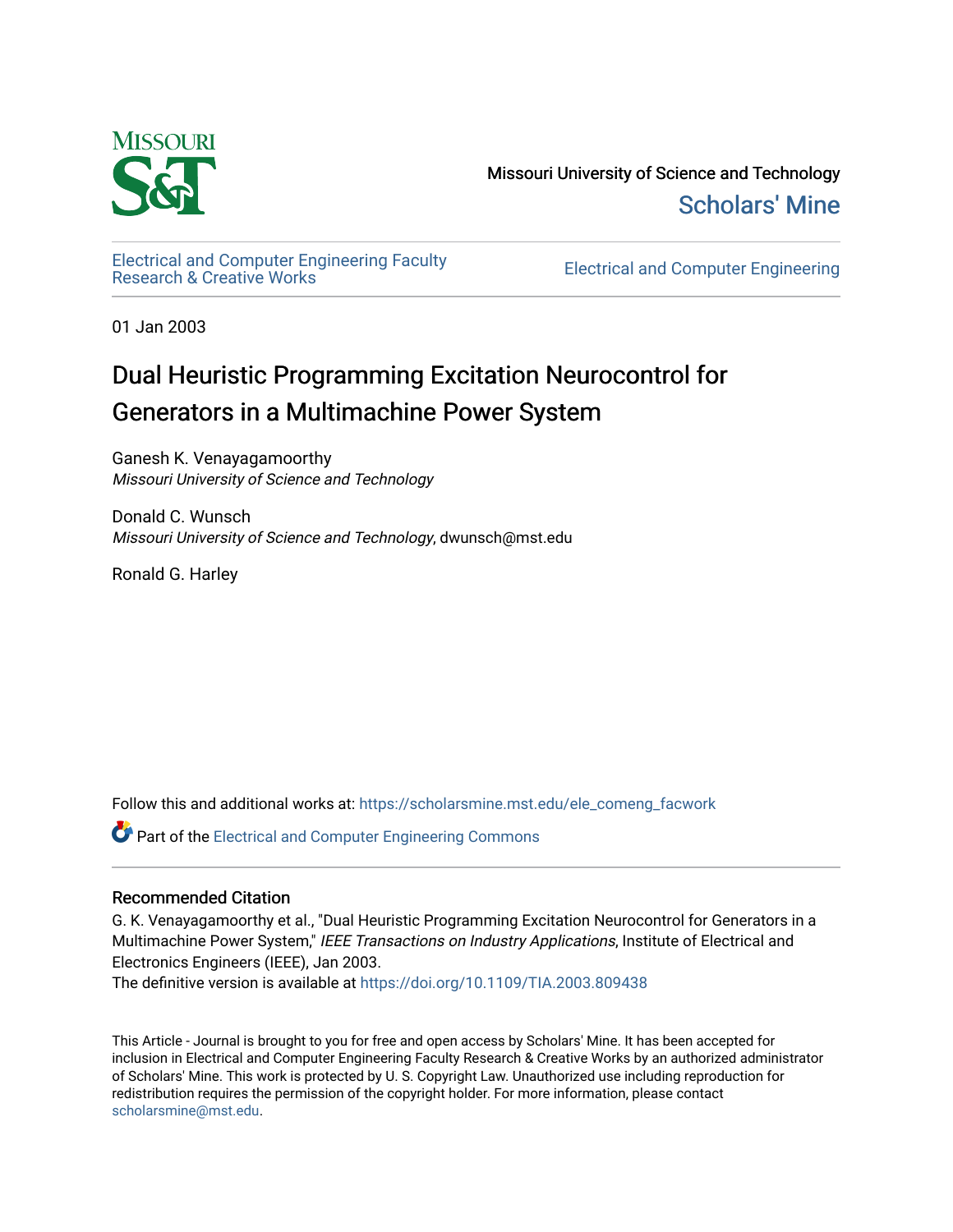# Dual Heuristic Programming Excitation Neurocontrol for Generators in a Multimachine Power System

Ganesh Kumar Venayagamoorthy*, Senior Member, IEEE*, Ronald G. Harley*, Fellow, IEEE*, and Donald C. Wunsch*, Senior Member, IEEE*

*Abstract—***The design of nonlinear optimal neurocontrollers that replace the conventional automatic voltage regulators for excitation control of turbogenerators in a multimachine power system is presented in this paper. The neurocontroller design is based on Dual Heuristic Programming (DHP), a powerful adaptive critic technique. The feedback variables are completely based on local measurements from the generators. Simulations on a three-machine power system demonstrate that DHP-based neurocontrol is much more effective than the conventional proportional–integral–derivative control for improving dynamic performance and stability of the power grid under small and large disturbances. This paper also shows how to design optimal multiple neurocontrollers for nonlinear systems, such as power systems, without having to do continually online training of the neural networks, thus avoiding risks of neural network instability.**

*Index Terms—***Adaptive critics, artificial neural networks (ANNs), generators, multimachine power systems, multiple nonlinear optimal neurocontrollers, power system stability, voltage regulation.**

#### I. INTRODUCTION

**P** OWER SYSTEMS containing turbogenerators are large-scale nonlinear systems. The traditional excitation controllers for the generators are designed by linear control theory based on a single-machine infinite-bus (SMIB) power system model. These SMIB power system mathematical models are linearized at specific operating points and then excitation controllers are designed. The machine parameters change with loading in a complex manner, resulting in different behavior at different operating points and the controller which stabilizes the system under specific operating conditions, may no longer yield satisfactory results when there is a drastic change in the

Paper MSDAD-A 02–42, presented at the 2001 Industry Applications Society Annual Meeting, Chicago, IL, September 30–October 5, and approved for publication in the IEEE TRANSACTIONS ON INDUSTRY APPLICATIONS by the Industrial Automation and Control Committee of the IEEE Industry Applications Society. Manuscript submitted for review October 15, 2001 and released for publication January 16, 2003. This work was supported by the National Research Foundation, South Africa, and the National Science Foundation.

G. K. Venayagamoorthy is with the Department of Electrical and Computer Engineering, University of Missouri, Rolla, MO 65409-0249 USA (e-mail: gkumar@ieee.org).

R. G. Harley is with the School of Electrical and Computer Engineering, Georgia Institute of Technology, Atlanta, GA 30332-0250 USA, and also with the School of Electrical and Electronic Engineering, University of Natal, Durban 4041, South Africa (e-mail: ron.harley@ee.gatech.edu).

D. C. Wunsch is with the Applied Computational Intelligence Laboratory, University of Missouri, Rolla, MO 65409-0249 USA (e-mail: dwunsch@ece. umr.edu).

Digital Object Identifier 10.1109/TIA.2003.809438

power system operating conditions and configurations. Conservative designs are, therefore, traditionally used, particularly in multimachine systems, to attempt satisfactory control over the entire operating range of the power system.

In recent years, renewed interest has been shown in power systems excitation control using nonlinear control theory, particularly to improve system transient stability [1], [2]. Instead of using an approximate linear model, nonlinear models are used and nonlinear feedback linearization techniques are employed for the generator models, thereby alleviating the operating point dependent nature of the linear designs. Using nonlinear controllers, generator transient stability can be improved significantly. However, nonlinear controllers have a more complicated structure and are difficult to implement relative to linear controllers. In addition, feedback linearization methods require exact system parameters to cancel the inherent system nonlinearities, and this contributes further to the complexity of the stability analysis. However, the use of artificial neural networks (ANNs) as neurocontrollers offers a possibility to overcome this problem.

Multilayer-perceptron (MLP)-type ANNs are able to identify/model time-varying single turbogenerator systems [3] and, with continually online training, these models can track the dynamics of the power system, thus yielding adaptive identification. ANN controllers have been successfully implemented on single turbogenerators using ANN identifiers and indirect feedback control [4]. Adaptive critic designs which yield nonlinear optimal controllers have also been applied successfully to control generators in an SMIB power system [5]. Moreover, ANN identification of turbogenerators in a multimachine power system has also been reported [6], but not yet applied to a controller.

This paper extends previous work by the authors and shows the following.

- The design methodology of nonlinear optimal excitation neurocontrollers based on Dual Heuristic Programming (DHP) theory (a member of the adaptive critics family) for multimachine power systems, to replace the traditional automatic voltage regulators (AVRs) and which includes the ANN identifier [6].
- These nonlinear optimal neurocontrollers can be designed offline, avoiding the computational load of online learning and the issues of neural network instability.
- The simulation and practical results on a three-machine power system show that both voltage regulation and system stability enhancement can be achieved with these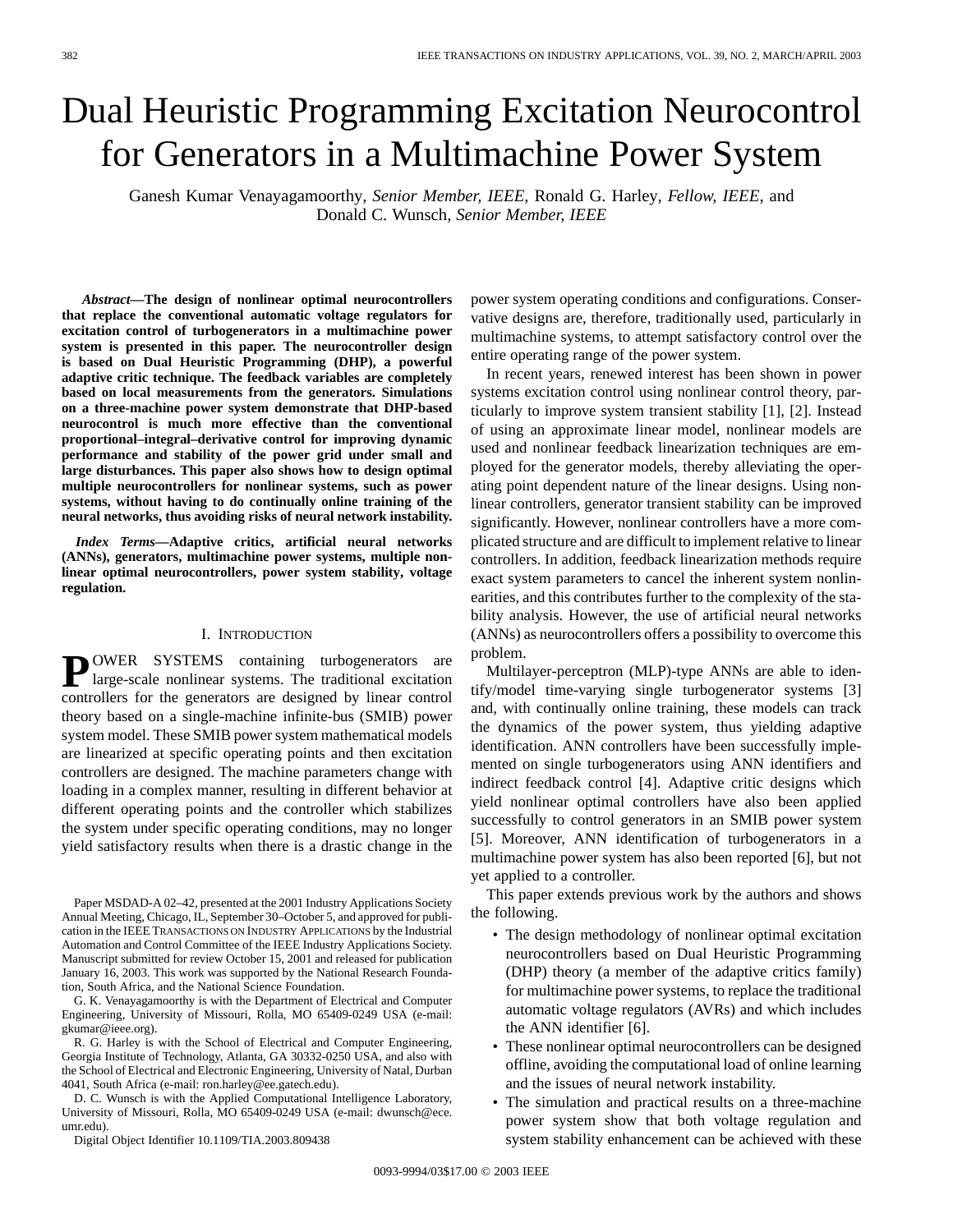

Fig. 1. Three-machine (G1, G2, and G3) five-bus power system.

TABLE I GENERATORS G1 AND G2 PARAMETERS

| $T_{d0}$ ' = 4.50 s | $X_d' = 0.205$ pu  | $Rs = 0.006$ pu    |
|---------------------|--------------------|--------------------|
| $T_{d0}$ " = 33 ms  | $X_d$ " = 0.164 pu | $H = 5.68 s$       |
| $T_{q0}$ " = 0.25 s | $X_0 = 1.98$ pu    | No. of Poles $=$ 4 |
| $X_d = 2.09$ pu     | $X_0$ " = 0.213 pu |                    |

proposed neurocontrollers, regardless of the changes in the system operating conditions and configurations.

• It is possible to design and implement multiple neurocontrollers controlling multiple generators simultaneously.

## II. MULTIMACHINE POWER SYSTEM

The three-machine five-bus power system in Fig. 1 is chosen, to illustrate the effectiveness of adaptive critic-based neurocontrollers. This system is simulated because the controllers designed in this paper will be implemented at the University of Natal's machines research laboratory in Durban, South Africa.

The laboratory power system consists of two generators, each 3 kW, 220 V, designed to have all their per-unit parameters, except the field-winding resistance, the same as those normally expected of a 1000-MW generator. The third machine is the infinite bus. The multimachine laboratory power system in Fig. 1 is simulated in the MATLAB/SIMULINK environment using the Power System Blockset (PSB) [7]. Generators 1 and 2 are each represented by a seventh-order model. There are three coils on the  $d$ -axis and two coils on the q axis and the stator transient terms are not neglected. The parameters of the generators, determined by the IEEE standards are given in Table I [8]. A time-constant regulator is used on each generator to insert negative resistance in series with the field-winding circuit, in order to reduce the actual field-winding resistance to the correct per-unit value.

The conventional AVR and exciter combination transfer function block diagram is similar for both generators and is shown in



Fig. 2. Block diagram of the AVR and exciter combination of G1 and G2.

TABLE II AVR AND EXCITER TIME CONSTANTS OF G1 AND G2

| l vi              | 0.616 s | 1 v5       | 0.0235 s |
|-------------------|---------|------------|----------|
| $\Gamma_{\rm v2}$ | 2.266 s | 1 e        | 0.47 s   |
| Гvз               | 0.189 s | <b>Nav</b> | 0.003    |
| l v4              | 0.039 s |            |          |

Fig. 2, and the time constants are given in Table II. The exciter saturation factor  $S_e$  is given by

$$
S_e = 0.6093 \exp(0.2165 V_{fd}). \tag{1}
$$

 $T_{v1}$ ,  $T_{v2}$ ,  $T_{v3}$ , and  $T_{v4}$  are the time constants of the proportional–integral–derivative (PID) voltage regulator compensator;  $T_{v5}$  is the input filter time constant;  $T_e$  is the exciter time constant;  $K_{av}$  is the AVR gain;  $V_{fdm}$  is the exciter ceiling; and,  $V_{ma}$  and  $V_{mi}$  are the AVR maximum and minimum ceilings.

A separately excited 5.6-kW dc motor is used as a prime mover, called the microturbine, to drive each of the generators. The torque–speed characteristic of the dc motor is controlled to follow a family of rectangular hyperbola for different positions of the steam valve, as would occur in a real typical high-pressure (HP) turbine cylinder. The three low-pressure (LP) cylinders' inertia are represented by appropriately scaled flywheels. The microturbine and the governor transfer function block diagram is shown in Fig. 3, where  $P_{ref}$  is the turbine input power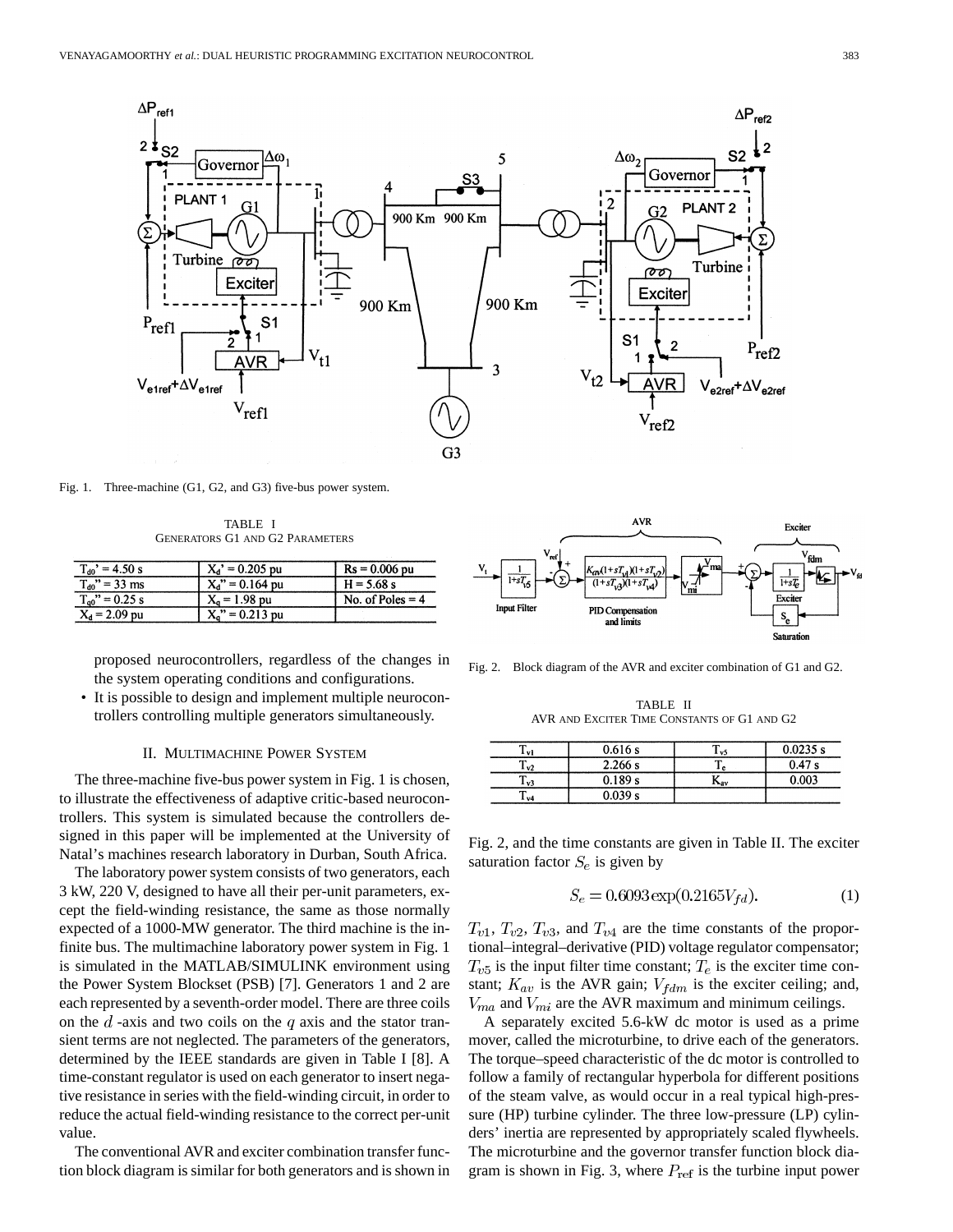

Fig. 3. Block diagram of the microturbine and governor combination of G1 and G2.

TABLE III MICROTURBINE AND GOVERNOR TIME CONSTANTS OF G1 AND G2

| Phase advance compensation, $T_{gl}$ | 0.264 s  |
|--------------------------------------|----------|
| Phase advance compensation, $T_{g2}$ | 0.0264 s |
| Servo time constant, $T_{g3}$        | 0.15s    |
| Entrained steam delay, $T_{g4}$      | 0.594 s  |
| Steam reheat time constant, $T_{g5}$ | 2.662 s  |
| pu shaft output ahead of reheater, F | 0.322    |
| Governor gain, K <sub>g</sub>        | 0.05     |

TABLE IV OPERATING POINTS OF G1 AND G2

|               | Condition | one       | Condition | two       |
|---------------|-----------|-----------|-----------|-----------|
|               | G1        | G2        | G1        | G2        |
| $P_c(pu)$     | 0.2000    | 0.2000    | 0.3000    | 0.3000    |
| $\angle$ (pu) | $-0.0200$ | $-0.0200$ | $-0.0400$ | $-0.0400$ |
| ', (pu)       |           |           |           |           |

set point value,  $P_m$  is the turbine output power, and  $\Delta \omega$  is the speed deviation. The turbine and governor time constants are given in Table III.

The AVR and governor parameters, namely, the gain and time constants  $(K_{av}, T_{v1}, T_{v2}, T_{v3}, T_{v4}, K_g, T_{g1}, \text{and } T_{g2})$ , are fine tuned for the first operating condition given in Table IV [9].

## III. DERIVATIVE ADAPTIVE-CRITICS-BASED EXCITATION CONTROLLER

#### *A. Background*

Adaptive critic designs (ACDs) are neural network designs capable of optimization over time under conditions of noise and uncertainty. A family of ACDs was proposed by Werbos [10] as a new optimization technique combining concepts of reinforcement learning and approximate dynamic programming. For a given series of control actions, that must be taken in sequence, and not knowing the quality of these actions until the end of the sequence, it is impossible to design an optimal controller using traditional supervised ANN learning.

Dynamic programming prescribes a search which tracks backward from the final step, rejecting all suboptimal paths from any given point to the finish, but retains all other possible trajectories in memory until the starting point is reached. However, many paths which may be unimportant are nevertheless also retained until the search is complete. The result is that the procedure is too computationally demanding for most real problems. In supervised learning, an ANN training algorithm utilizes a desired output and, comparing it to the actual output, generates an error term to allow learning. For an MLP-type ANN the backpropagation algorithm is typically used to get the necessary derivatives of the error term with respect to the training parameters and/or the inputs of the network. However, backpropagation can be linked to reinforcement learning via a network called the *Critic* network, which has certain desirable attributes.

Critic based methods remove the learning process one step from the control network (traditionally called the "*Action* network" or "*actor*" in ACD literature), so the desired trajectory or control action information is not necessary. The Critic network learns to approximate the cost-to-go or strategic utility function, and uses the output of an Action network as one of its inputs directly or indirectly. When the Critic network learns, backpropagation of error signals is possible along its input pathway from the Action network. To the backpropagation algorithm, this input pathway looks like just another synaptic connection that needs weight adjustment. Thus, no desired signal is needed. All that is required is a desired cost function  $J$  given in (2)

$$
J(t) = \sum_{k=0}^{\infty} \gamma^k U(t+k)
$$
 (2)

where  $\gamma$  is a discount factor for finite horizon problems (0 <  $\gamma$  < 1), and U(.) is the utility function or local cost. Section IV describes how to obtain the utility function for the excitation neurocontroller design.

The Critic and Action networks, can be connected together directly (Action-dependent designs) or through an identification model of a plant (Model-dependent designs). There are three classes of implementations of ACDs called Heuristic Dynamic Programming (HDP), DHP, and Globalized Dual Heuristic Dynamic Programming (GDHP), listed in order of increasing complexity and power [11]. This paper presents the DHP, model-dependent design, and compares its performance against the results obtained using conventional PID controllers. The DHP Critic and Action neural networks are described below.

## *B. DHP Critic Neural Network*

The Critic network is trained forward in time, which is of great importance for real-time optimal control/operation. The ability to foresee future cost and take preventive action ahead of time is important in optimal controller designs. DHP has a critic network which estimates the derivatives of  $J$  with respect to a vector of observables of the plant,  $\Delta Y$ . The Critic network learns minimization of the following error measure over time:

$$
||E|| = \sum_{t} E_C^T(t) E_C(t)
$$
\n(3)

where

$$
E_C(t) = \frac{\partial J \left[ \Delta \hat{Y}(t) \right]}{\partial \Delta \hat{Y}(t)} - \gamma \frac{\partial \hat{J} \left[ \Delta \hat{Y}(t+1) \right]}{\partial \Delta Y(t)} - \frac{\partial U \left[ \Delta Y(t) \right]}{\partial \Delta Y(t)}
$$
(4)

where  $\partial(.)/\partial \Delta Y(t)$  is a vector containing partial derivatives of the scalar (.) with respect to the components of the vector  $\Delta Y$ . The partial derivatives can be obtained for example by backpropagating through a neural network as described in Fig. 4. DHP has an important advantage over HDP since its critic neural network builds a representation for the derivatives of  $J$  directly by being explicitly trained on them through  $\partial U(t)/\partial[\Delta Y(t)]$ and  $\partial U(t)/\partial A(t)$ . For instance, in the area of model-based control, as in the case of this paper, a pretrained Model neural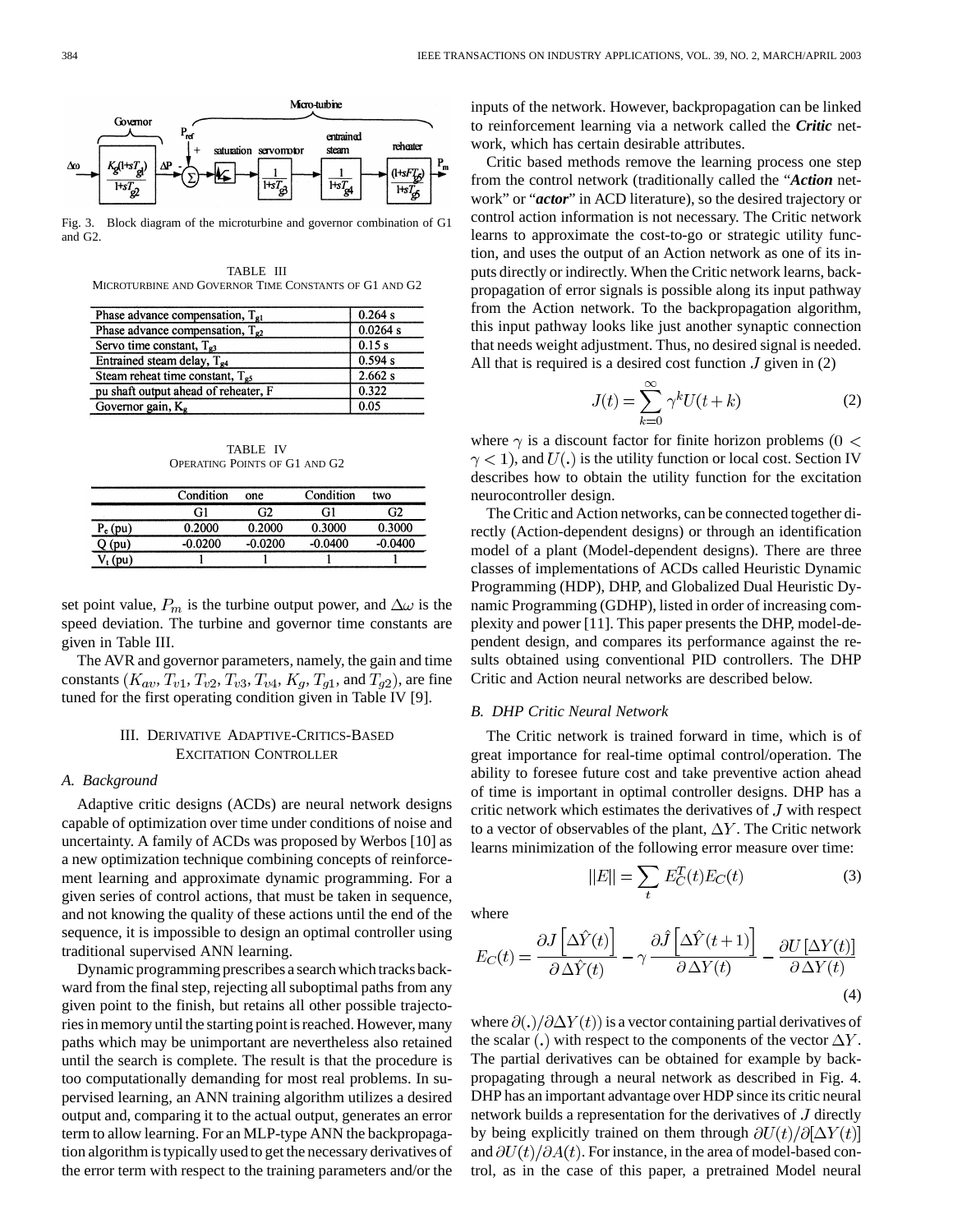

Fig. 4. DHP Critic network training. This diagram shows the implementation of (6). The same Critic network is shown for two consecutive times t and  $t+1$ . First and second backpropagation paths are shown by dashed lines and dashed–dotted lines, respectively. The output of the Critic network  $\lambda(t + 1)$  is backpropagated through the Model from its outputs to its inputs, yielding the first term of (5) and  $\partial J(t + 1)/\partial A(t)$ . The latter is backpropagated through the Action from its output to its input forming the second term of (5). Backpropagation of the vector  $\partial U(t)/\partial A(t)$  through the Action results in a vector with components computed as the last term of (6). The summation produces the error vector  $E_C(t)$  for Critic network training.

network and well-defined  $\partial U(t)/\partial [\Delta Y(t)]$  and  $\partial U(t)/\partial A(t)$ exist. To adapt the Action neural network, only the derivatives  $\partial J(t)/\partial[\Delta Y(t)]$  or  $\partial J(t)/\partial A(t)$  are required, rather than the  $J$  function itself. However, the approximation of these derivatives is already a direct output of the DHP Critic.

The DHP Critic network's training is more complicated than that of the HDP Critic since there is a need to take into account all relevant pathways of backpropagation as shown in Fig. 4, where the paths of derivatives and training of the Critic are depicted by dashed lines. Details on the HDP Critic training are given in [5].

In DHP, application of the chain rule for derivatives of the  $j$ th output yields

$$
\frac{\partial \hat{J} \left[ \Delta \hat{Y}(t+1) \right]}{\partial \Delta Y_j(t)} = \sum_{i=1}^n \hat{\lambda}_i(t+1) \frac{\partial \Delta \hat{Y}_i(t+1)}{\partial \Delta Y_j(t)}
$$

$$
\cdot \sum_{k=1}^m \sum_{i=1}^n \hat{\lambda}_i(t+1) \frac{\partial \Delta \hat{Y}_i(t+1)}{\partial A_k(t)} \frac{\partial A_k(t)}{\partial \Delta Y_j(t)}
$$
(5)

where  $\hat{\lambda}_i(t+1) = \partial \hat{J}[\Delta \hat{Y}(t+1)]/\partial \Delta \hat{Y}_i(t+1)$ , and n, m are the numbers of outputs of the Model and the Action networks, respectively. By exploiting  $(5)$ , each of n components of the vector  $E_C(t)$  from (4) is determined for the jth output by (6)

$$
E_{Cj}(t) = \frac{\partial J \left[\Delta \hat{Y}(t)\right]}{\partial \Delta \hat{Y}_j(t)} - \gamma \frac{\partial \hat{J} \left[\Delta \hat{Y}(t+1)\right]}{\partial \Delta Y_j(t)}
$$

$$
-\frac{\partial U \left[\Delta Y(t)\right]}{\partial \Delta Y_j(t)} - \sum_{k=1}^{m} \frac{\partial U(t)}{\partial A_k(t)} \frac{\partial A_k(t)}{\partial \Delta Y_j(t)}.
$$
(6)

The signals in Fig. 4, labeled with a path number, represent the following.

- 1) Path 1 represents the outputs of the plant fed into the Model neural network #2. These outputs are  $\Delta Y(t)$ ,  $\Delta Y(t-1)$  and  $\Delta Y(t-2)$ .
- 2) Path 2 represents the outputs of the Action neural network fed into the Model neural network #2. These outputs are  $A(t)$ ,  $A(t-1)$ , and  $A(t-2)$ .
- 3) Path 3 represents the outputs of the plant fed into the Action neural network. These outputs are  $\Delta Y(t)$ ,  $\Delta Y(t -$ 1), and  $\Delta Y(t-2)$ .
- 4) Path 4 represents a backpropagated signal of the output of the Critic neural network #2 through the Model neural network with respect to path 1 inputs. The backpropagated signal on path 4 is

$$
\sum_{i=1}^n\,\hat{\lambda}_i(t+1)\frac{\partial\,\Delta\hat{Y}_i(t+1)}{\partial\,\Delta Y_j(t)}
$$

in (5).

5) Path 5 represents a backpropagated signal of the output of the Critic neural network #2 through the Model neural network with respect to path 2 inputs. The backpropagated signal on path 3 is

$$
\sum_{i=1}^{n} \hat{\lambda}_i(t+1) \frac{\partial \Delta \hat{Y}_i(t+1)}{\partial A_k(t)}
$$

in (5).

6) Path 6 represents a backpropagation output of path 5 signal iv) above) with respect to path 3. The signal on path 6 is

$$
\sum_{k=1}^{m} \sum_{i=1}^{n} \hat{\lambda}_i(t+1) \frac{\partial \Delta \hat{Y}_i(t+1)}{\partial A_k(t)}
$$

in (5).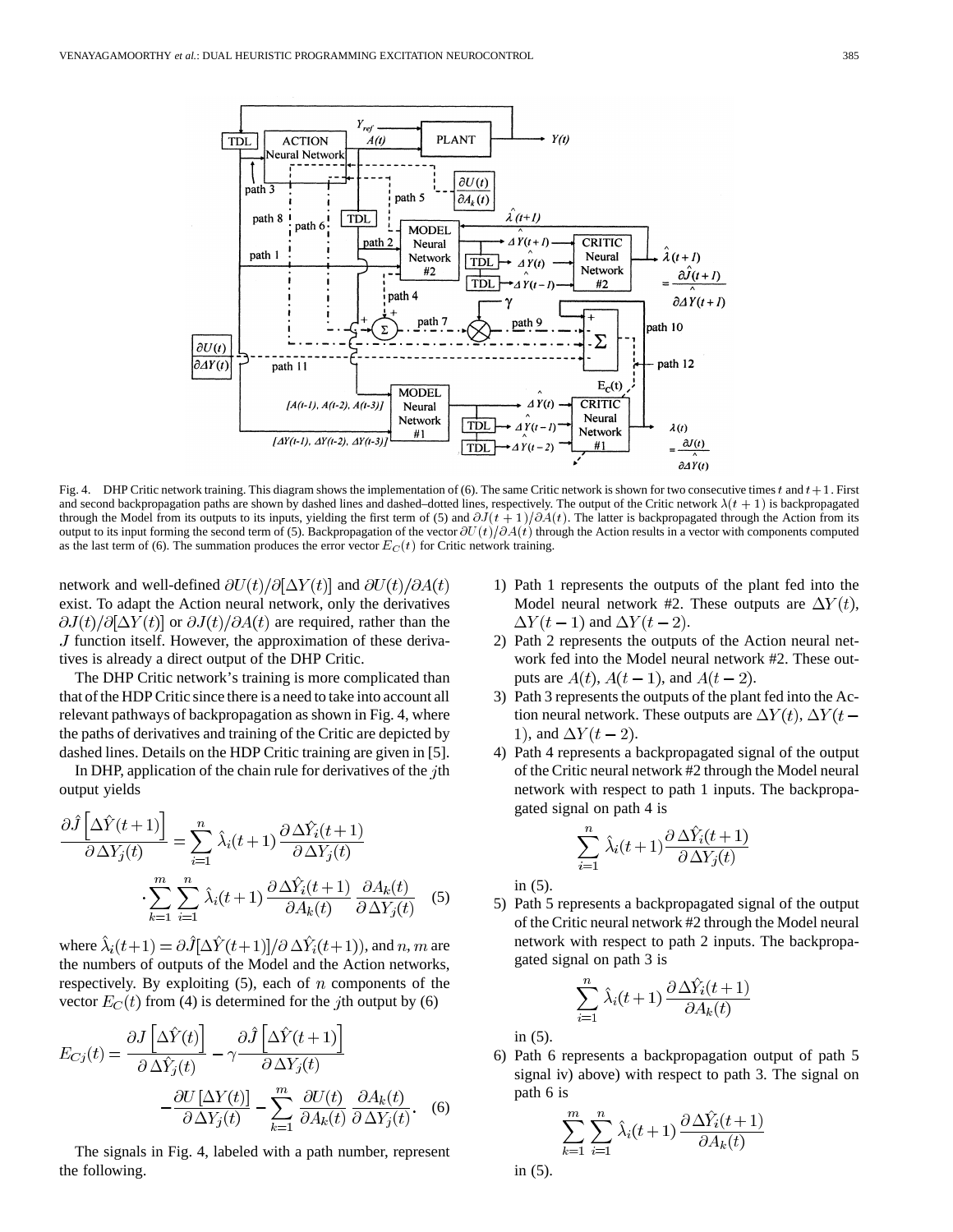

Fig. 5. Backpropagation of  $U(t)$  through the Model neural network.

- 7) Path 7 is the sum of the path 4 and path 6 signals resulting in  $\partial J[\Delta Y(t+1)]/\partial \Delta Y_i(t)$ , given in (5).
- 8) Path 8 is the backpropagated signal of the term  $\partial U(t)/\partial A_k(t)$  (Fig. 2) with respect to path 3 and is

$$
\sum_{k=1}^{m} \frac{\partial U(t)}{\partial A_k(t)} \frac{\partial A_k(t)}{\partial \Delta Y_j(t)}
$$

in (6).

- 9) Path 9 is a product of the discount factor  $\gamma$  and the path 7 signal, resulting in term  $\gamma \partial \overline{J}[\Delta \overline{Y}(t+1)]/\partial \Delta Y_i(t)$  in (6).
- 10) Path 10 represents the output of the Critic neural network #1,  $\partial J[\Delta Y(t)]/\partial \Delta Y(t)$ .
- 11) Path 11 represents the term  $\partial U(t)/\partial \Delta Y(t)$  (Fig. 2).
- 12) Path 12 represents  $E_{C_i}(t)$  given 1 in (6) and is as follows:

$$
Path 12 = E_{Cj}(t) = path 10-path 9-path 11-path 8.
$$

The partial derivatives of the utility function  $U(t)$ with respect to  $A_k(t)$ , and  $\Delta Y(t)$ ,  $\partial U(t)/\partial A_k(t)$  and  $\partial U(t)/\partial \Delta Y(t)$ , respectively, are obtained by backpropagating the utility function,  $U(t)$  through the Model network as shown in Fig. 5.

#### *C. DHP Action Neural Network*

The Action network is adapted in Fig. 6 by propagating  $\lambda(t+)$ 1) back through the Model to the Action. The goal of such training is to minimize the sum of the derivatives of the local cost  $U(t)$  and the total cost  $J(t)$  with respect to the output of the Action network  $A(t)$ , which can be expressed by (7)

$$
\frac{\partial U[\Delta Y(t)]}{\partial A(t)} + \gamma \frac{\partial \hat{J}[\Delta \hat{Y}(t+1)]}{\partial A(t)} = 0 \quad \forall t. \quad (7)
$$

The error signal for the Action network training is, therefore, given as follows:

$$
E_A(t) = \frac{\partial U[\Delta Y(t)]}{\partial A(t)} + \gamma \frac{\partial \hat{J}[\Delta \hat{Y}(t+1)]}{\partial A(t)}.
$$
 (8)

The weights' update expression [11], when applying backpropagation, is as follows:

$$
\Delta W_A = -\alpha \left[ \frac{\partial U[\Delta Y(t)]}{\partial A(t)} + \gamma \frac{\partial \hat{J}[\Delta \hat{Y}(t+1)]}{\partial A(t)} \right]^T \frac{\partial A(t)}{\partial W_A}
$$
\n(9)

where  $\alpha$  is a positive learning rate and  $W_A$  are weights of the DHP Action neural network. The word "Dual" is used to describe the fact that the target outputs for the DHP Critic training are calculated using backpropagation in a generalized sense; more precisely, it does use dual subroutines (states and co-states) to backpropagate derivatives through the Model and Action neural networks, as shown in Fig. 4. The dual subroutines and more explanations are found in [10] and [12].

#### IV. DERIVATION OF UTILITY FUNCTION

The utility function  $U(t)$  in (2) is designed based on a desired response predictor which has the following characteristics.

- 1) It must be flexible enough to modify the performance of the turbogenerator.
- 2) The desired response signal must ensure that the turbogenerator is inherently stable at all times. In other words, the predictor must be stable.
- 3) The desired response signal must incorporate the effects of a power system stabilizer.

The optimal predictor is designed on the basis of guiding the disturbed output variables, in this case the terminal voltage and speed, of the turbogenerator to a desired steady operating point or set point, in a step-by-step fashion. In other words, a desired trace of outputs from  $t_i$  to  $t_{i+1}$  can be predicted, based on the present and past-time values of the outputs. Optimal here refers to predictions of the desired response for the turbogenerator and ensuring its stability over a wide range of operating conditions. The prediction equation of the optimal predictor is given in (10).

$$
\hat{X}(k+1) = B_0 X(k) + B_1 X(k-1) + \dots + B_N X(k-N).
$$
 (10)

 $B_i(i = 0, 1, \dots, N)$  are chosen so that any disturbed output variable always transfers toward the desired steady operating point, that is, the optimal predictor is always globally asymptotically stable.  $X$  is the value predicted for the next immediate time step and  $X$  can be either the terminal voltage deviation  $\Delta V_t$  or speed deviation  $\Delta \omega$ .

In (10), it is assumed that each output variable of the optimal predictor is a linear combination of the independently predicted output variables of the dynamic system. The magnitude of the coefficients,  $A_i$ , determines the magnitude of the error signal between the identifier output and the desired response signal (or predictor) and, therefore, the magnitude of the error backpropagated to the controller to adapt its weights.

If the output  $X(t)$  is bounded for  $0 < t < \infty$  and

$$
\lim_{t \to \infty} \left( X(t) - \hat{X}(t) \right) = 0 \tag{11}
$$

then a predictor can be designed which forces the turbogenerator, by means of the ANN controller, back to desired set points [13]. The magnitude of the forcing signal depends on the coefficients  $A_i$ .

The conditions defined by (11) are necessary because it is not possible to damp the turbogenerator to take up the required setpoints if its outputs are unbounded. If (11) does not hold, then the outputs of the turbogenerator will not return to their set points after a disturbance. The fundamental assumption made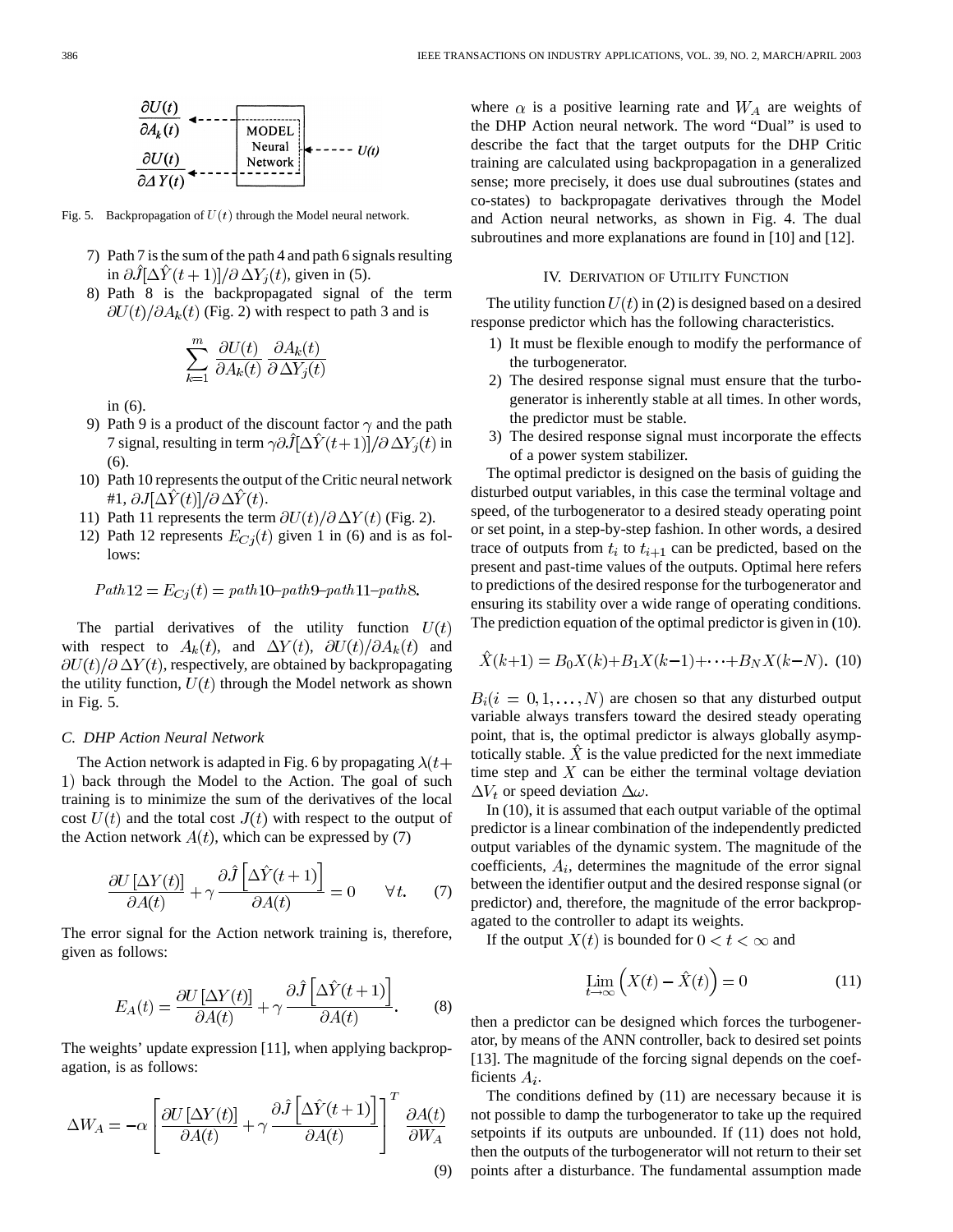

Fig. 6. DHP Action network training. Backpropagation paths shown with dashed lines. The output of the Critic  $\lambda(t+1)$  at time  $(t+1)$  is backpropagated through the Model from its outputs to its inputs, and the resulting vector is multiplied by discount factor  $\gamma$  and added to  $\partial U(t)/\partial A(t)$ . Then, an incremental update of the Action network weights is carried out in accordance with (9).

in this design is that it is possible for a controller to return a turbogenerator to its set points after a disturbance.

Equation (10) can be rewritten in the following way:

$$
\hat{X}(k+1) = \alpha_i \hat{x}_1(k+1) + \beta_i \hat{x}_2(k+1) + \dots + \gamma_i \hat{x}_i(k+1)
$$
 (12)

where

$$
\hat{x}_i(k+1) = a_{i0}x_i(k) + a_{i1}x_i(k-1) + \dots + a_{iN}x_i(k-N),
$$
  
\n
$$
i = 1, 2, \dots, h.
$$
 (13)

The eigenfunction polynomial of (5) is

$$
Z - a_{i0} - a_{i1}Z^{-1} - a_{i2}Z^{-2} - \dots - a_{iN}Z^{-N} = 0 \quad (14)
$$

$$
\quad \text{or} \quad
$$

$$
Z^{N+1} - a_{i0}Z^N - a_{i1}Z^{N-1} - \dots - a_{iN}
$$
  
=  $(Z - S_{i0})(Z - S_{i1}) \dots (Z - S_{iN}) = 0.$  (15)

If  $S_{i0}, S_{i1}, \ldots, S_{iN}$   $(i = 1, 2, \ldots, h)$  are chosen inside a unit circle, then eq. (12) will be globally asymptotically stable. It should be pointed out that  $\alpha_i, \beta_i, \ldots, \gamma_i$   $(i = 1, 2, \ldots, h)$  in (12) are the qualitative coefficients, and are not relevant to the stability of the dynamic system. These coefficients describe the relationship between the desired outputs of the optimal predictor and the outputs of the dynamic system, and may be chosen according to the qualitative requirements of the controlled turbogenerator system.

An optimal predictor for the turbogenerator is designed as follows [13]:

$$
\hat{x}_1(k+1) = \sum_{i=0}^2 a_{1i} x_1(k-i) + \beta_1 \left\{ \sum_{i=0}^2 a_{2i} x_2(k-i) \right\}
$$

$$
\hat{x}_2(k+1) = \sum_{i=0}^2 a_{2i} x_2(k-i) \tag{16}
$$

where  $a_{1i}$   $(i = 0, 1, 2)$  can be obtained by

$$
Z^3 - a_{10}Z^2 - a_{11}Z - a_{12} = (Z^2 - S_{11})(Z - S_{12}).
$$
 (17)

 $S_{11}$  and  $S_{12}$  are real and inside a unit circle.  $a_{2i}(i=0, 1, 2)$ can be obtained in the same way,  $0 < \beta_1 < 1$ .

In (16),  $\hat{x}_1(k+1)$  and  $\hat{x}_2(k+1)$  refer to the predicted terminal voltage and speed deviation, respectively. The predicted terminal voltage deviation depends on both the terminal voltage and speed deviation signals. The weighting of the speed deviation on the predicted terminal voltage deviation depends on the value of  $\beta_1$ . The inclusion of the speed deviation signal for predicting the terminal voltage deviation brings in the effects of power system stabilizers.

To find suitable values for the coefficients in (17), several simulations are carried out starting with small values for  $S_{11}$  and  $S_{12}$  and the response of the controller (to disturbances such as step changes in terminal voltage, and three-phase short circuits) is evaluated. Small values of  $S_{11}$  and  $S_{12}$  give better damped responses in turbogenerator speed and voltage. The values  $S_{11}$ and  $S_{12}$  are increased in steps until acceptable voltage and speed responses are achieved. If too large values of  $S_{11}$  and  $S_{12}$  are used, then the voltage and speed of the turbogenerator overshoot their set points.

The effect of  $\beta_1 = 0.01$  in (16) is to improve the damping of the rotor swings especially after three-phase short circuits but is not too critical if set to zero. The predicted terminal voltage and speed deviation are given by (18)

$$
\hat{x}_1(k+1) = 4 \Delta V(k) + 4 \Delta V(k-1) + 16 \Delta V(k-2) + 0.01
$$

$$
\cdot \{0.4 \Delta \omega(k) + 0.4 \Delta \omega(k-1) + 0.16 \Delta \omega(k-2)\}
$$

$$
\hat{x}_2(k+1) = 0.4 \Delta \omega(k) + 0.4 \Delta \omega(k-1) + 0.16 \Delta \omega(k-2). \tag{18}
$$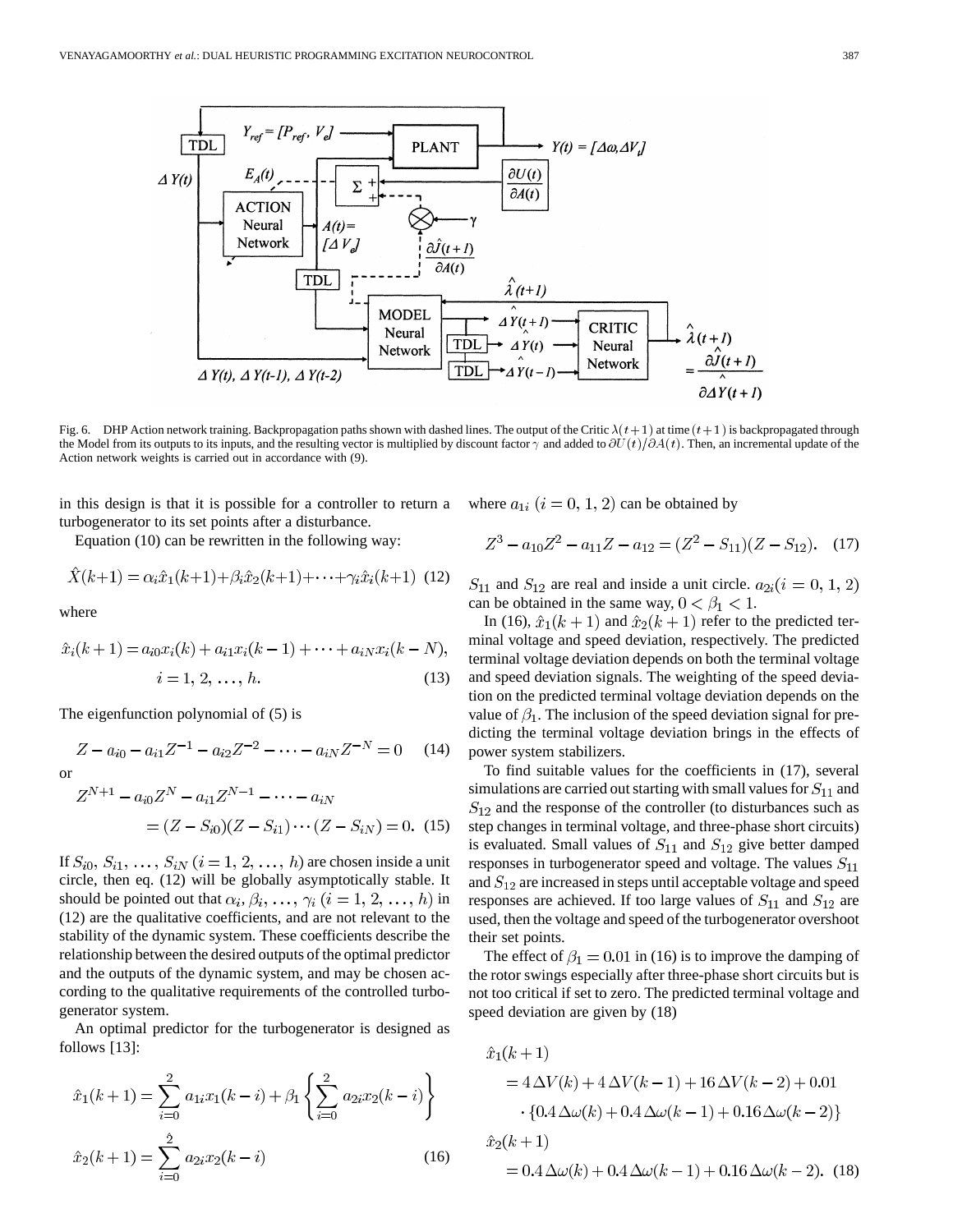It can be seen from (18) that the coefficients (4, 4, and 16) used for the terminal voltage deviation fall outside the unit circle. Nevertheless, the results for the controller in the Section VI show that the large values of the coefficients used for voltage deviation  $(a_{1i})$  do not cause instability. The reasons for this are as follows.

- 1) The limit in (11) applies to the terminal voltage deviations. The ANN controller creates a damping signal only when there is a difference between the turbogenerator's set-point terminal voltage and the instantaneous terminal voltage. The controller ensures that this difference becomes zero over a period of time and the output of (18) will then be zero, even with large coefficients  $(a_{1i} > 1)$ for the voltage deviation terms.
- 2) The turbogenerator used in this study has an open-loop frequency response of about 0.3 Hz to changes in terminal voltage set points, which is considered to be slow. Therefore, the damping signal mentioned in 1) does not cause any oscillation about the set point.

The utility function  $U(k)$  is taken to be the sum of squares of  $\hat{x}_1(k+1)$  (with  $\beta_1 = 0$ ) and  $\hat{x}_2(k+1)$  as shown in (19). The squares are taken to ensure a positive cost when deviations exist

$$
U(k) = [4 \Delta V(k) + 4 \Delta V(k-1) + 16 \Delta V(k-2)]^{2}
$$
  
+ [0.4 \Delta\omega(k) + 0.4 \Delta\omega(k-1) + 0.16 \Delta\omega(k-2)]^{2}. (19)

#### V. TRAINING OF MODEL, CRITIC, AND ACTION NEURAL NETWORKS

The training procedure for the Critic and Action networks is similar to adaptive critic designs for SMIB [5]. It consists of two separate training cycles: one for the Critic  $(N_C)$  and the other for the Action  $(N_A)$ . The Critic's training is done initially with a pretrained Action network [4], [14], to ensure that the whole system, consisting of the neurocontrol and the power system, remains stable. The Action network is pretrained on a linearized model of the generator. The Action is trained further while keeping the Critic network parameters fixed. This process of training the Critic and the Action one after the other is repeated until an acceptable performance is achieved. The ANN Model parameters are assumed to have converged globally during its offline training without any neurocontrollers (briefly described below) [6] and, it is not adapted concurrently with the Critic and Action networks.

#### *A. Model Neural Network*

Fig. 7 illustrates how the Model/Identifier network is trained to identify the dynamics of the plant. The Model network structure is a three layer feedforward neural network with 12 inputs, a single hidden layer with 14 sigmoidal neurons, and two linear output neurons as shown in Fig. 8.

The inputs are the *actual* deviation in the input to the exciter  $\Delta V_e$ , the *actual* deviation in the input to the turbine  $\Delta P_{\text{ref}}$ , the *actual* terminal voltage deviation  $\Delta V_t$  and the *actual* speed deviation of the generator  $\Delta\omega$ . These four inputs are time delayed by a sample period of 10 ms and together with the eight previously delayed values form the 12 inputs to the Model network.



Fig. 7. Neural network modeling of the plant in Fig. 1, using the backpropagation algorithm.



Fig. 8. Model neural network with 12 inputs, 14 sigmoidal hidden layer neurons, and two linear output neurons.

The Model network outputs are the one-step-ahead *estimated* terminal voltage deviation  $\Delta V_t$  and *estimated* speed deviation  $\Delta\hat{\omega}$  of the turbogenerator.

Pseudorandom binary signals (PRBS) are applied to the exciter and the microturbine of the plant with the switches S1 and S2 in position 1 in Fig. 1, in order to train the Model/Identifier network, for a period of time at different operating conditions until satisfactory identification results are obtained. The input and output weights  $W_M$ , of the Model network are then fixed during the further development of the Critic and the Action neural networks. The backpropagation algorithm [12] is used for updating  $W_M$  in the Model network based on the error  $e_m(t)$  at  $F$  in Fig. 7 given in (20)

$$
e_M(t) = \left\{ \left[ \Delta V_t(t) - \Delta \hat{V}_t(t) \right], \left[ \Delta \omega(t) - \Delta \hat{\omega}(t) \right] \right\}.
$$
 (20)

The training is carried out to minimize (20). The change in the weights is calculated using the backpropagation algorithm based on a gradient-descent method. The Model network weight update equation is given in (21) [12]

$$
E_M(t) = \frac{1}{2} \sum_t e_M^2(t)
$$
 (21)

$$
\Delta W_M = -\eta_1 e_M(t) \frac{\partial e_M(t)}{\partial W_M}.
$$
 (22)

The flowchart for the Model network training appears in Fig. 9. Fig. 10 shows the PRBS signal applied to the turbine of generator G2 operating at  $P = 0.1$  pu and unity power factor. A similar signal is also applied to the exciter. The training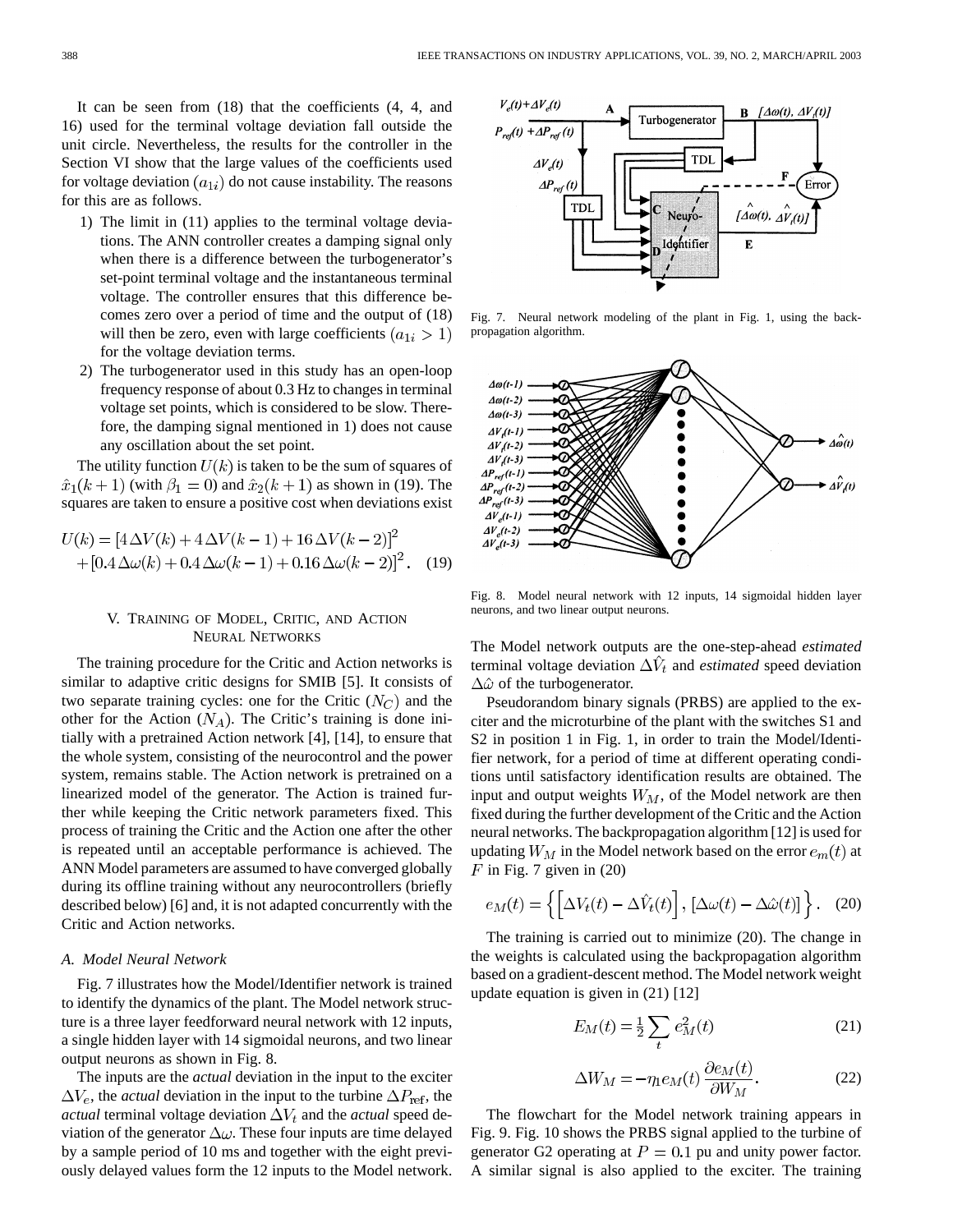

Fig. 9. Flowchart for the Model neural network training.



Fig. 10. PRBS training signal applied to the turbine of generator G2.

of the Model networks for generators G1 and G2 in Fig. 1 is carried out separately first and then simultaneous training is carried out applying PRBS signals to both generators. The speed and terminal voltage deviations of generator G2 appear in Figs. 11 and 12. The training of Model networks are carried out for different operating conditions of the multimachine power system until the weights of the Model networks have converged for all these operating conditions. The Critic and Action training use the globally converged Model networks to calculate the derivatives with no further training on the Model concurrently. The Model network can be further trained later to improve the performance of the Action network. More tests and results on the Model network can be found in [6].

#### *B. Critic Neural Network*

The Critic network in Fig. 4 is also a three-layer feedforward network with six inputs, 13 hidden neurons, and two outputs (Fig. 13). The inputs to the Critic network are the speed *deviation*  $\Delta\omega$  and terminal voltage *deviation*  $\Delta V_t$ . These inputs are time delayed by a sample period of 10 ms, and together with the



Fig. 11. Speed deviation of generator G2 and the Model network.



Fig. 12. Terminal voltage deviation of generator G2 and the Model network.



Fig. 13. DHP Critic neural network structure with six inputs, ten sigmoidal hidden layer neurons, and two linear neurons.

four previously delayed values, form the six inputs for the Critic network. The outputs of the Critic are the derivatives of the  $J$ function with respect to the output states of the generators.

In the Critic's training cycle, an incremental optimization of (3), is carried out using a suitable optimization technique such as backpropagation. The flowchart for the Critic neural network training is given in Fig. 14. The functions  $f_C(\Delta Y(t, t-1, t-1))$ 2),  $W_C$ ),  $f_A(\Delta Y(t, t-1, t-2), W_A)$ , and  $f_M(\Delta Y(t, t (1, t-2)$ ,  $A(t, t-1, t-2)$ ,  $W_M$ ) represent the Critic, the Action, and the Model neural networks with their weights  $W_i$ , respectively.

The Critic neural network's error and weight update equations are given in (23) and (24) with a discount factor  $\gamma$  of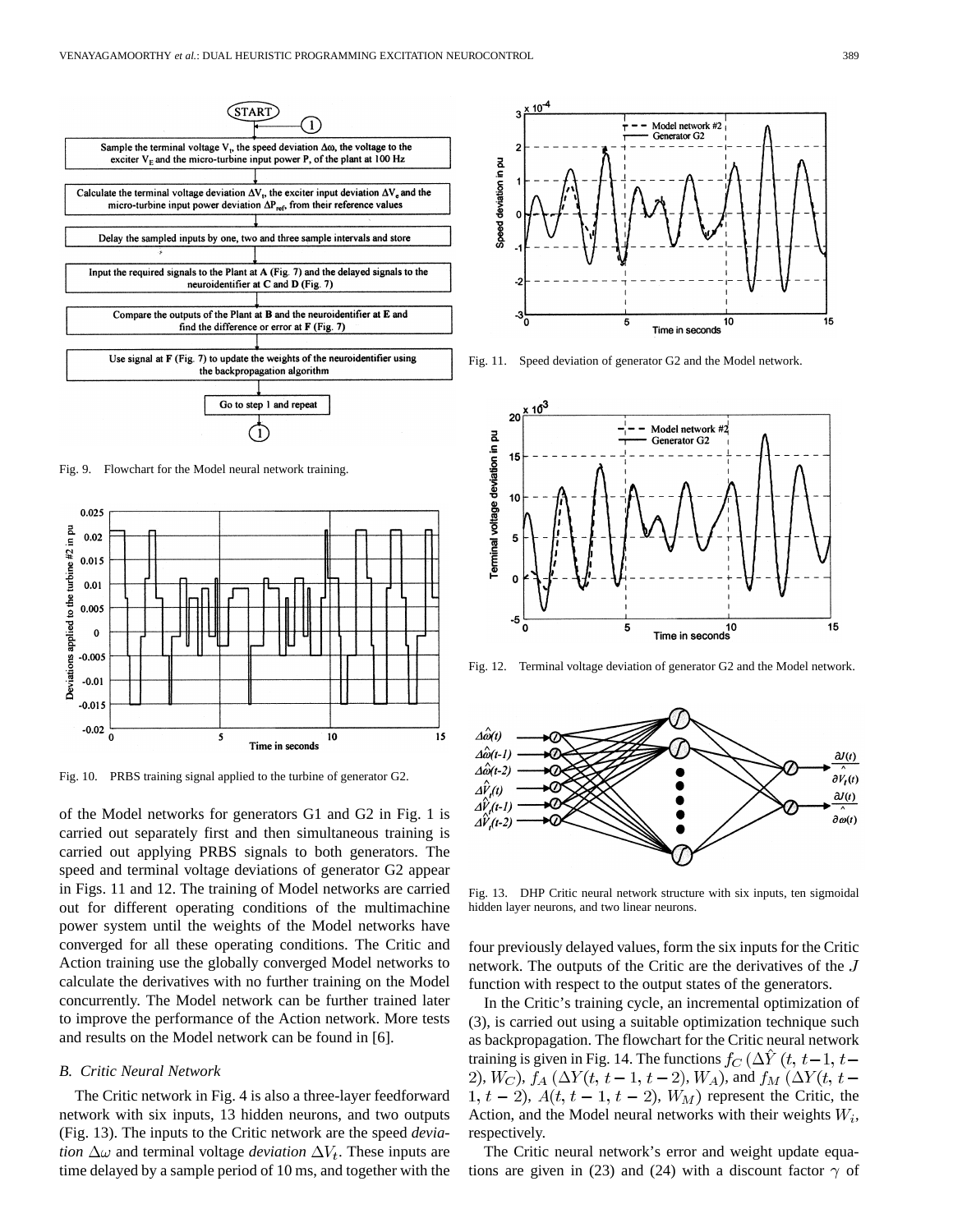

Fig. 14. Flowchart for the DHP Critic neural network training.

0.5, learning rate  $\alpha = 0.03$ , and the utility function given in (22). The Critic training is carried out for  $N_C$  cycles until the weights of the network have converged.  $W_C$  is initialized to small random values at beginning of the training

$$
E_C(t) = \frac{\partial J[\Delta Y(t)]}{\partial \Delta Y(t)} - 0.5 \frac{\partial \hat{J}[\Delta \hat{Y}(t+1)]}{\partial \Delta Y(t)} - \frac{\partial U(t)}{\partial \Delta Y(t)}
$$
(23)

$$
\Delta W_C = -0.03 \left( \frac{\partial J \left[ \Delta Y(t) \right]}{\partial \Delta Y(t)} - 0.5 \frac{\partial \hat{J} \left[ \Delta \hat{Y}(t+1) \right]}{\partial \Delta Y(t)} - \frac{\partial U(t)}{\partial \Delta Y(t)} \right)
$$

$$
\times \frac{\partial}{\partial W_C} \left( \frac{\partial J \left[ \Delta Y(t) \right]}{\partial \Delta Y(t)} - 0.5 \frac{\partial \hat{J} \left[ \Delta \hat{Y}(t+1) \right]}{\partial \Delta Y(t)} - \frac{\partial U(t)}{\partial \Delta Y(t)} \right). \tag{24}
$$



Fig. 15. DHP Action neural network structure with six inputs, ten sigmoidal hidden layer neurons, and one linear output neuron.



Fig. 16. Flowchart for the DHP Action neural network training.

#### *C. Action Neural Network*

The Action network (DHP neurocontroller) in Figs. 4 and 6 is also a three-layer feedforward network with six inputs, a single hidden layer with ten neurons, and a single output (Fig. 15). The inputs are the generator's *actual* speed and *actual* terminal voltage deviations,  $\Delta\omega$  and  $\Delta V_t$ , respectively. Each of these inputs is time delayed by 10 ms and, together with four previously delayed values, form the six inputs. The output of the Action network (DHP neurocontroller),  $A(t) = [\Delta V_e(t)]$ , the *deviation* in the field voltage, which augments the input to the generator's exciter.

The Action neural network weights' update expression, when applying backpropagation, is as follows:

$$
\Delta W_A = -0.03 \left[ \frac{\partial U(t)}{\partial A(t)} + 0.5 \frac{\partial \hat{J}(t+1)}{\partial A(t)} \right]^T \frac{\partial A(t)}{\partial W_A}
$$
 (25)

where 0.03 is the learning rate, and  $W_A$  contains the weights of the Action neural network in the DHP scheme. The flowchart for the training of the DHP Action neural network is shown in Fig. 16. The Action training is carried out for  $N_A$  cycles until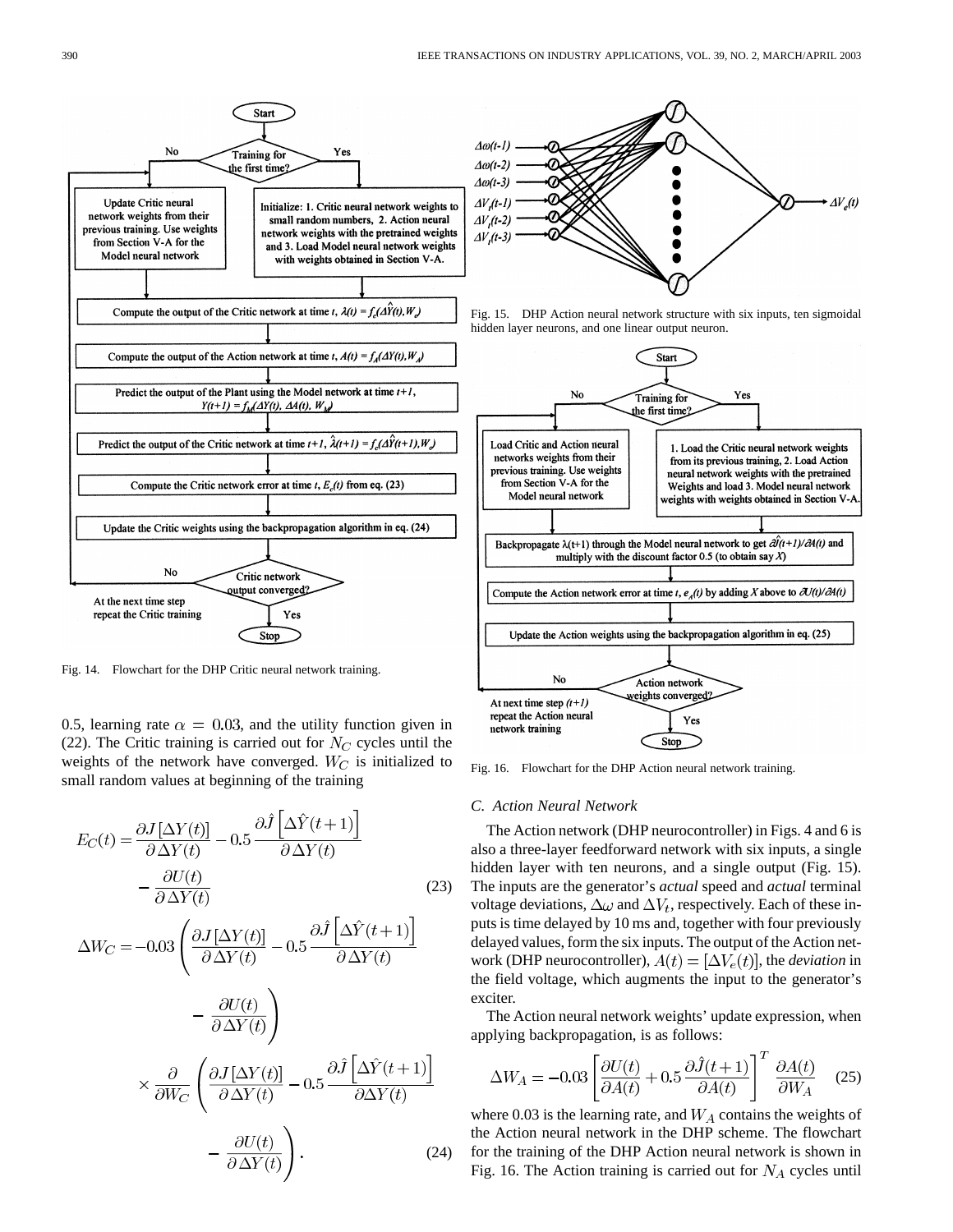

Fig. 17. Overall training steps for the DHP Critic and Action neural networks.



Fig. 18. Multimachine power system with trained DHP excitation neurocontrollers connected to generators G1 and G2

the weights of the network have converged. During the Action network training, the weights of the Critic network are fixed.

The overall training procedure of the DHP Critic and Action neural networks under the different types of training (forced and natural) are shown in the flowchart in Fig. 17. The training of the Critic and Action neural networks are alternated until both networks have attained training convergence over a wide range of system operating conditions and configurations. It is important that the whole system consisting of the neurocontroller and the system remains stable while both of the Critic and Action networks undergo training. Once the Critic network's and Action network's weights have converged, the Action network (neurocontroller) is connected to the generator G1 to replace the AVR (Fig. 18). A similar procedure is carried out in developing G2's DHP neurocontroller to replace its AVR.



Fig. 19. Terminal voltage of generator G1 for a 3% step change in its desired terminal voltage.



Fig. 20. Speed deviations of generator G1 for a 3% step change in its desired terminal voltage.

## VI. SIMULATION AND EXPERIMENTAL RESULTS PERFORMANCE WITH THE DHP CONTROLLERS

At two different operating conditions and three different disturbances, the transient performance of the DHP neurocontrollers is compared with that of the conventional automatic voltage regulators (whose parameters are carefully tuned for the first set of operating condition given in Table IV [9]).

## *A. Simulation Study: 3% Step Change in (Fig. 18) and (Fig. 1) at First Operating Condition*

At the first operating condition (Table IV), a 3% step increase occurs in the desired terminal voltage of G1. Figs. 19 and 20 show that the DHP neurocontrollers ensure no overshoot on the terminal voltage and provide superior speed deviation damping unlike the AVRs, not withstanding the fact that the AVRs have been fine tuned at this operating condition.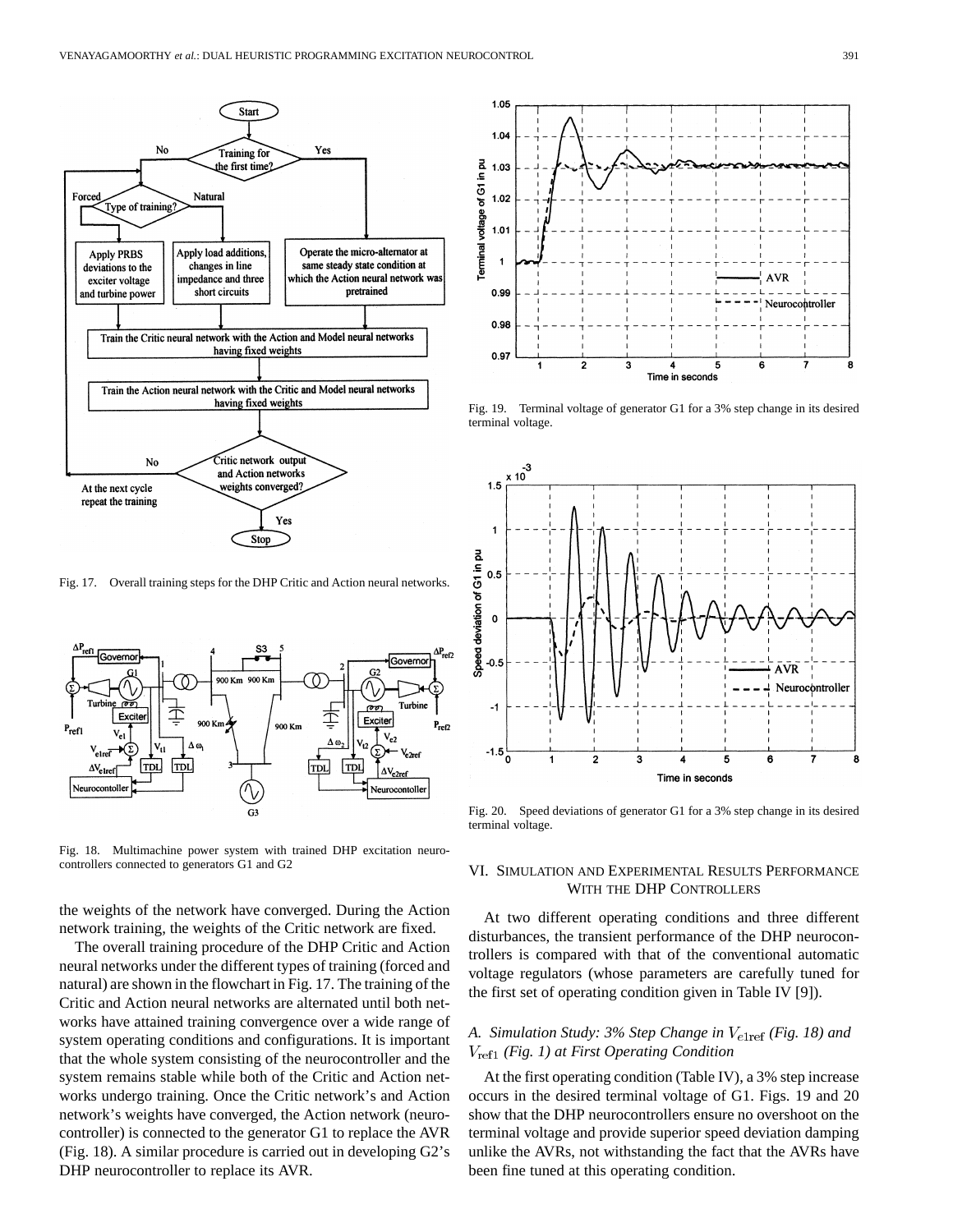

Fig. 21. Terminal voltage of generator G2 for a 5% step change in its desired terminal voltage.



Fig. 22. Speed deviation of generator G2 for a 5% step change in its desired terminal voltage.

## *B. Simulation Study: 5% Step Change in (Fig. 18) and (Fig. 1) at Second Operating Point*

At the *second* operating condition (Table IV), a 5% step increase occurs in the desired terminal voltage of G2. Figs. 21 and 22 show that the DHP neurocontrollers again provide the best damping, which prove that the neurocontrollers have learned and adapted themselves to the new operating condition. In fact, Fig. 22 shows signs of an inter-area mode oscillations starting up at about 4.3 s, and the neurocontrollers are far more successful in damping this, than the conventional AVRs which were not fine tuned for this operating condition.

#### *C. Simulation Study: Three Phase Short Circuit*

At the second operating condition (Table IV), a 100–ms short circuit occurs halfway between buses 3 and 4 (Fig. 18). Figs. 23 and 24 show that the DHP neurocontrollers again have a better damping on the speed deviation and terminal voltage of G1. Although not shown, this is seen also in the speed deviation and the terminal voltage of G2.



Fig. 23. Speed deviation of generator G1 for a 100-ms three-phase short circuit between buses 3 and 4.



Fig. 24. Terminal voltage of generator G1 for a 100-ms three-phase short circuit between buses 3 and 4.

All these results show that at operating conditions different from the one at which the AVRs were tuned, their performance has degraded. On the other hand, the DHP neurocontrollers have given excellent performance under all the conditions tested. Many other tests, both small and large disturbances, were carried out at different power levels and power factors to confirm this.

## *D. Experimental Study: Increase in Transmission Line Impedance*

The micromachine laboratory at the University of Natal, Durban, South Africa, has two micro-alternators, and each one represents both the electrical and mechanical aspects of a typical 1000-MW alternator. All the per-unit parameters are the same as those normally expected for 1000-MW alternators. The machine parameters have been determined by the standard IEEE methods and are given for micro-alternators in [8]. A practical laboratory three-machine power system is set up by using the two micro-alternators/turbogenerators and the infinite bus as the third machine.

At operating conditions  $P = 0.2$  pu and  $Q = 0$  pu for generators G1 and G2, the series transmission line impedance is increased at time  $t = 10$  s from  $Z = 0.0022 + j0.75$  (900 km) pu to  $Z = 0.0044 + j1.50$  pu (1800 km) by opening switch S3 (Figs. 1 and 18). Figs. 25 and 26 show the rotor/load angle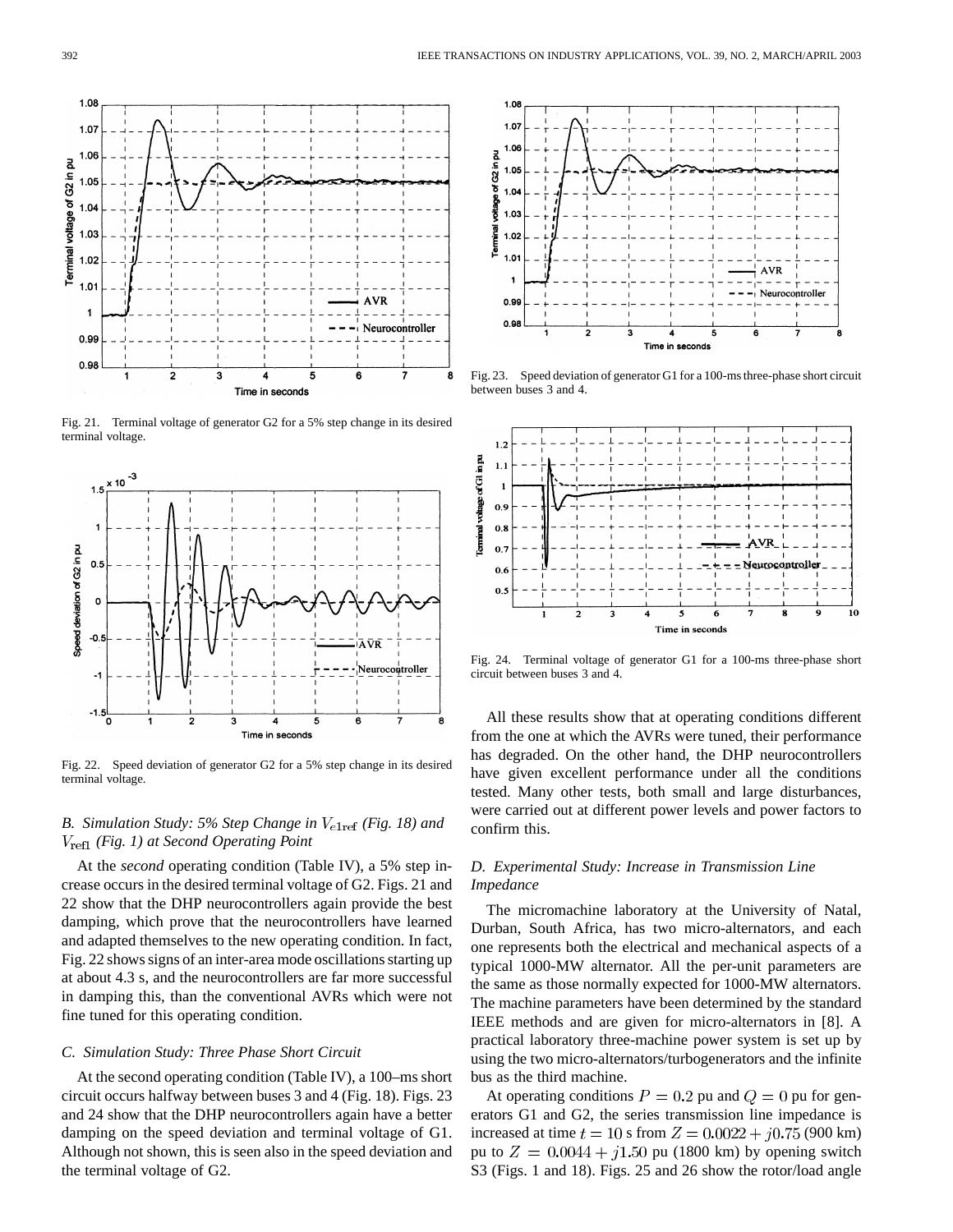

Fig. 25. Load angle response of generator G1 for increase in transmission line impedance between buses 3 and 4.



Fig. 26. Load angle response of generator G2 for increase in transmission line impedance between buses 4 and 5.

responses of generators for this test. Clearly, the DHP neurocontrollers again exhibit superior damping over the performance of the conventional controllers.

## VII. CONCLUSIONS

A new design method for nonlinear optimal controllers based on derivative adaptive critics for voltage/excitation control of generators in a three-machine power system have been presented. All control variables are based on local measurements, thus, the control is decentralized. Simulations show that dynamic response of the DHP-based neurocontrolled generators are superior to the response of the conventionally controlled generators with AVRs, particularly so when operating conditions change and large disturbances are experienced. Furthermore, it has been shown both by simulation and practical implementation that it is possible to have multiple optimal neurocontrollers on a power system with no requirement for continual online training, thus avoiding the risk of system instability with neurocontrollers.

## ACKNOWLEDGMENT

The authors acknowledge the University of Natal, Durban, South Africa, for allowing the usage of the micromachines laboratory.

#### **REFERENCES**

- [1] Y. Wang, D. J. Hill, L. Gao, and R. H. Middleton, "Transient stability enhancement and voltage regulation of power system," *IEEE Trans. Power Syst.*, vol. 8, pp. 620–627, May 1993.
- [2] J. W. Chapman, M. D. Ilic, C. A. King, L. Eng, and H. Kaufman, "Stabilizing a multimachine power system via decentralized feedback linearizing excitation control," *IEEE Trans. Power Syst.*, vol. 8, pp. 830–839, Aug. 1993.
- [3] G. K. Venayagamoorthy and R. G. Harley, "A continually online trained artificial neural network identifier for a turbogenerator," in *Proc. f IEEE IEMDC'99*, May 1999, pp. 404–406.
- [4] , "Experimental studies with a continually online trained artificial neural network controller for a turbogenerator," in *Proc. IJCNN'99*, vol. 3, July 1999, pp. 2158–2163.
- [5] G. K. Venayagamoorthy, R. G. Harley, and D. C. Wunsch, "Comparison of heuristic dynamic programming and dual heuristic programming adaptive critics for neurocontrol of a turbogenerator," *IEEE Trans. Neural Networks*, vol. 13, pp. 764–773, May 2002.
- [6]  $\longrightarrow$ , "Adaptive neural network identifiers for effective control of turbogenerators in a multimachine power system," in *Proc. IEEE-PES Winter Meeting*, Jan. 2001, pp. 1293–1298.
- [7] G. Sybille, P. Brunelle, R. Champagne, L. Dessaint, and H. Lehuy, *Power System Blockset, Version 2.0*. Natick, MA: The MathWorks Inc., 2000.
- [8] D. J. Limebeer, R. G. Harley, and S. M. Schuck, "Subsychronous resonance of koeberg turbogenerators and of a laboratory micro-alternator system," *Trans. S. Afr. Inst. Elect. Eng.*, pp. 278–297, Nov. 1979.
- [9] W. K. Ho, C. C. Hang, and L. S. Cao, "Tuning of PID controllers based on gain and phase margin specifications," in *Proc. 12th Triennial World Congr. Automatic Control*, 1993, pp. 199–202.
- [10] P. Werbos, "Approximate dynamic programming for real-time control and neural modeling," in *Handbook of Intelligent Control: Neural, Fuzzy, and Adaptive Approaches*, White and Sofge, Eds. New York: Van Nostrand Reinhold, 1992, pp. 493–525.
- [11] D. Prokhorov and D. Wunsch, "Adaptive critic designs," *IEEE Trans. Neural Networks*, vol. 8, pp. 997–1007, Sept. 1997.
- [12] P. J. Werbos, *Roots of Backpropagation*. New York: Wiley, 1994.
- [13] Q. H. Wu and B. W. Hogg, "Adaptive controller for a turbogenerator system," *Proc. IEE—Control Theory Applicat.*, pt. D, vol. 135, no. 1, pp. 35–42, 1988.
- [14] G. K. Venayagamoorthy and R. G. Harley, "Two separate continually online trained neurocontrollers for excitation and turbine control of a turbogenerator," *IEEE Trans. Ind. Applicat.*, vol. 38, pp. 887–893, May/June 2002.



**Ganesh Kumar Venayagamoorthy** (S'91–M'97– SM'02) was born in Jaffna, Sri Lanka. He received the B.Eng. (Honors) degree with a first class in electrical and electronics engineering from the Abubakar Tafawa Balewa University, Bauchi, Nigeria, and the M.Sc.Eng. and Ph.D. degrees in electrical engineering from the University of Natal, Durban, South Africa, in 1994, 1999, and 2002, respectively.

He was appointed as a Lecturer at the Durban Institute of Technology, Durban, South Africa, during the period March 1996–April 2001 and thereafter as a Se-

nior Lecturer from May 2001 to April 2002. He was a Research Associate at Texas Tech University, Lubbock, in 1999 and at the University of Missouri, Rolla, in 2000/2001. He is currently an Assistant Professor at the University of Missouri, Rolla. His research interests are in power systems, control systems, computational intelligence, and evolving hardware. He has authored more than 50 papers published in refereed journals and international conference proceedings.

Dr. Venayagamoorthy was a 2001 recipient of the IEEE Neural Network Society summer research scholarship. He is a member of the South Africa Institute of Electrical Engineers. He is Technical Program Co-Chair of the International Joint Conference on Neural Networks (IJCNN) 2003, Portland, OR.



**Ronald G. Harley** (M'77–SM'86–F'92) was born in South Africa. He received the B.Sc.Eng. (*cum laude*) and M.Sc.Eng. (*cum laude*) degrees from the University of Pretoria, Pretoria, South Africa, and the Ph.D. degree from London University, London, U.K., in 1960, 1965, and 1969, respectively.

In 1970, he was appointed to the Chair of Electrical Machines and Power Systems, University of Natal, Durban, South Africa. He is currently with Georgia Institute of Technology, Atlanta. He was a Visiting Professor at Iowa State University, Ames, in 1977, at

Clemson University, Clemson, SC, in 1987, and at Georgia Institute of Technology in 1994. He has coauthored some 250 papers published in refereed journals and international conference proceedings. His research interests are in the dynamic and transient behavior of electric machines and power systems, and controlling them by the use of power electronics and modern control algorithms.

Dr. Harley was elected as a Distinguished Lecturer by the IEEE Industry Applications Society for the years 2000 and 2001. He is a Fellow of the South Africa Institute of Electrical Engineers, Institution of Electrical Engineers, U.K., Royal Society in South Africa, and University of Natal, and a Founder Member of the Academy of Science in South Africa formed in 1994. He is the recipient of several prize paper awards.